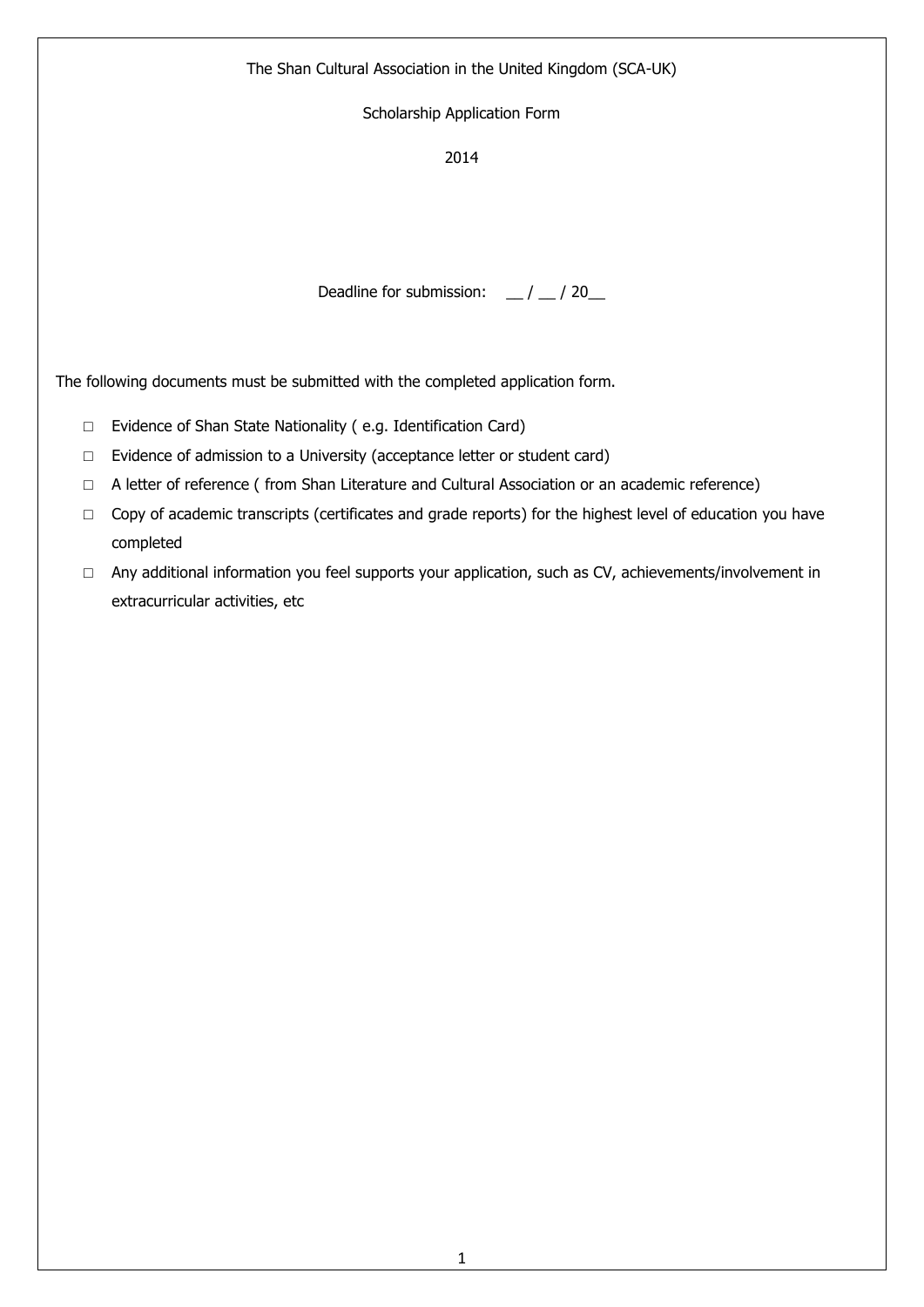| 1.                                             |                  | Your Personal Details (ကိုယ်ရေး မှတ်တမ်း) |                                                   |
|------------------------------------------------|------------------|-------------------------------------------|---------------------------------------------------|
| Full name (အမည် အပြည့်အစုံ):                   | Gender(ကျား/ မ): |                                           | Ethnicity(လူမျိုး):                               |
| Place of Birth(မွေးဂုပ်ဇာတိ):                  |                  | Marital Status(အိမ်ထောင်ရှိ၊ မရှိ)        | National Identity Number(မှတ်ပုံတင်နံပါတ်):       |
| Current Residential Address (ယခုနေရပ် လိပ်စာ): |                  | လိပ်စာ):                                  | Permanent Address (if different) (အခြား အမြဲနေရပ် |
| Telephone (ဆက်သွယ်ရန် ဖုန်း):                  |                  | Email $($ အီးမေးလ် $)$ :                  |                                                   |

| 2. Your Student Status (ကျောင်းသား မှတ်တမ်း)                                                                                                                             |                             |                                                                                                                                                            |
|--------------------------------------------------------------------------------------------------------------------------------------------------------------------------|-----------------------------|------------------------------------------------------------------------------------------------------------------------------------------------------------|
| Select one of the following statements which best describes your status as a student: (မိမိ ကျောင်း အခြေအနေကို                                                           |                             |                                                                                                                                                            |
| သိရှိနိုင်ရန် အောက်မှ တစ်ခုရွေးပါ။)                                                                                                                                      |                             |                                                                                                                                                            |
| I have already applied to the university or college, but I have not been accepted yet<br>$\Box$<br>(တက္ကသိုလ် သို့ ကောလိပ် တက်ရန် လျောက်ထားဆဲ)                           |                             |                                                                                                                                                            |
| I have been accepted to the university or college listed below, but have not started classes yet<br>$\Box$<br>(အောက်ပါ တက္ကသိုလ် သို့ ကောလိပ် တွင် တက်ရောက်ရန် စောင့်ဆဲ) |                             |                                                                                                                                                            |
| I am currently attending a university or a college<br>$\Box$                                                                                                             |                             |                                                                                                                                                            |
| (အောက်ပါ တက္ကသိုလ် သို့ ကောလိပ် တွင် တက်ရောက်လျက် ရှိသည်။)                                                                                                               |                             |                                                                                                                                                            |
| University (တက္ကသိုလ် အမည်):                                                                                                                                             |                             | Subject/Major Title (သင်ယူနေသော ဘာသာရပ်):                                                                                                                  |
|                                                                                                                                                                          |                             |                                                                                                                                                            |
|                                                                                                                                                                          |                             |                                                                                                                                                            |
| Level of Degree (တက်ရောက်နေသော                                                                                                                                           | Course Begins (Month/Year): |                                                                                                                                                            |
| အတန်း):                                                                                                                                                                  | (ပညာသင်နစ် အစ လ၊နစ်)        |                                                                                                                                                            |
|                                                                                                                                                                          | Course Ends (Month/Year):   |                                                                                                                                                            |
| (ပညာသင်နစ် အဆုံး လ၊နစ်)                                                                                                                                                  |                             |                                                                                                                                                            |
| If you have not received a documentation confirming your acceptance, please send it as soon as possible. The                                                             |                             |                                                                                                                                                            |
| scholarship will be awarded upon the completion of your enrolment into a university.                                                                                     |                             |                                                                                                                                                            |
|                                                                                                                                                                          |                             | (ကျောင်း လက်ခံစာ သို့ ထောက်ခံစာ မရှိသေးပါက နောက်မှ သီးခြားပေးပို့ နိုင်သည်။ ကျောင်းထောက်ပံကျေးကို ပေးပို့ သောင်းမြီးမကြာင်း သို့ ကျောင်းထောက်ခံစာ ပေါ်တွင် |

3. Details of Your University, and Course of Study Name of the university or college (တက္ကသိုလ် သို့ ေကာလိပ် အမညး): Contact Person (Enrolment Officer/ Administrator): ဆက်သွယ်ရန် ပုဂ္ဂိုလ် (ကျောင်းအရာရှိ သို့ အုပ်ချုပ်ရေးမှူး)

အရင်းခံ ဆုံးဖြတ်မည်။)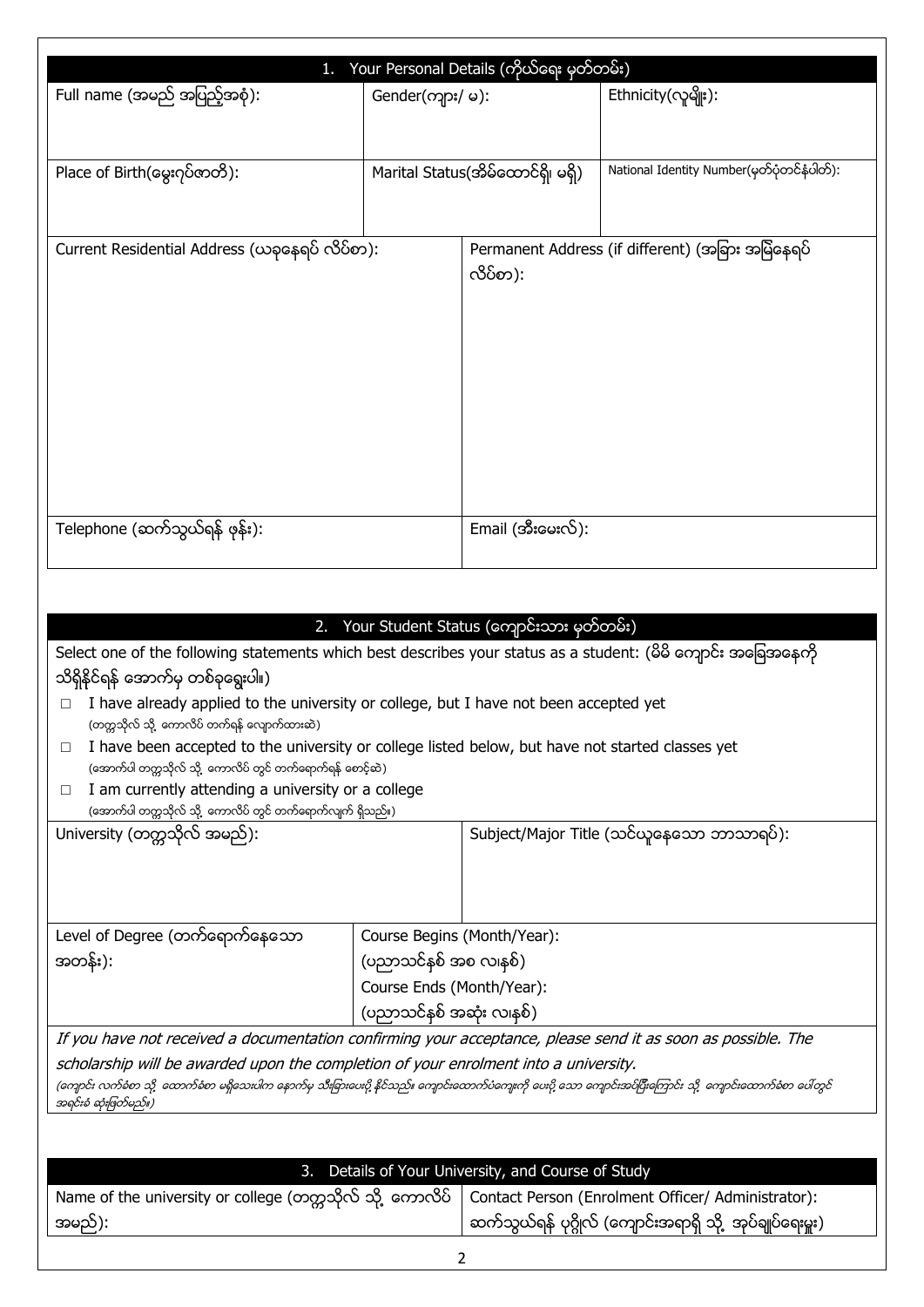| Address of the university(တက္ကသိုလ် သို့ ကောလိပ် လိပ်စာ):                                    |                                            |  |
|----------------------------------------------------------------------------------------------|--------------------------------------------|--|
|                                                                                              |                                            |  |
|                                                                                              |                                            |  |
|                                                                                              |                                            |  |
|                                                                                              |                                            |  |
|                                                                                              |                                            |  |
|                                                                                              |                                            |  |
|                                                                                              |                                            |  |
| Telephone (if applicable):                                                                   | Email (if applicable) (အီးမေးလ် ရှိလျှင်): |  |
| (ဆက်သွယ်ရန် ဖုန်း ရှိလျှင်):                                                                 |                                            |  |
|                                                                                              |                                            |  |
|                                                                                              |                                            |  |
|                                                                                              |                                            |  |
| What is the full title of your programme of study? (တက်ရောက်နေသော ဘာသာရပ် အမည် အပြည့်အစုံ)   |                                            |  |
|                                                                                              |                                            |  |
| Select one that best describes your course: ( ဘာသာရပ်ကို သိရှိနိုင်ရန် အောက်မှ တစ်ခုရွေးပါ။) |                                            |  |
| Full-time (အရှိန် ပြည့်)<br>$\Box$                                                           |                                            |  |
| Part-time(အရှိန် ပိုင်း)<br>$\Box$                                                           |                                            |  |
|                                                                                              |                                            |  |

 $\Box$  Distance education (အ၀ေးသင်)

# 4. Previous Education (*ပညာအရည်အချင်း)*

Please attach a copy of your academic transcripts (certificates and grade reports) for the highest level of education you have completed. (ပညာအရည်အချင်း၊ အောင်လက်မှတ် နှင့် အခြား အတန်းပညာ အောင်လက်မှတ်များကို မိတ္တူကူး၍ ပူးတွဲ ေပ့ပို ံပါ။)

| Name of the high school you attended (တက်ရောက်ခဲ့သော   Location of your high school (တက်ရောက်ခဲ့သော |                          |
|-----------------------------------------------------------------------------------------------------|--------------------------|
| အထက်တန်းကျောင်း အမည်):                                                                              | အထက်တန်းကျောင်း လိပ်စာ): |

| High school subjects studied:                | <b>Matriculation Grades</b><br>(တက္ကသိုလ်ဝင်တန်း အမှတ်များ) |  | Year of Examination      |
|----------------------------------------------|-------------------------------------------------------------|--|--------------------------|
| (သင်ယူခဲ့သော အထက်တန်းကျောင်း<br>ဘာသာရပ်များ) |                                                             |  | (စာမေးပွဲ ဖြေဆိုသည့်နစ်) |
|                                              |                                                             |  |                          |
|                                              |                                                             |  |                          |
|                                              |                                                             |  |                          |
|                                              |                                                             |  |                          |
|                                              |                                                             |  |                          |
|                                              |                                                             |  |                          |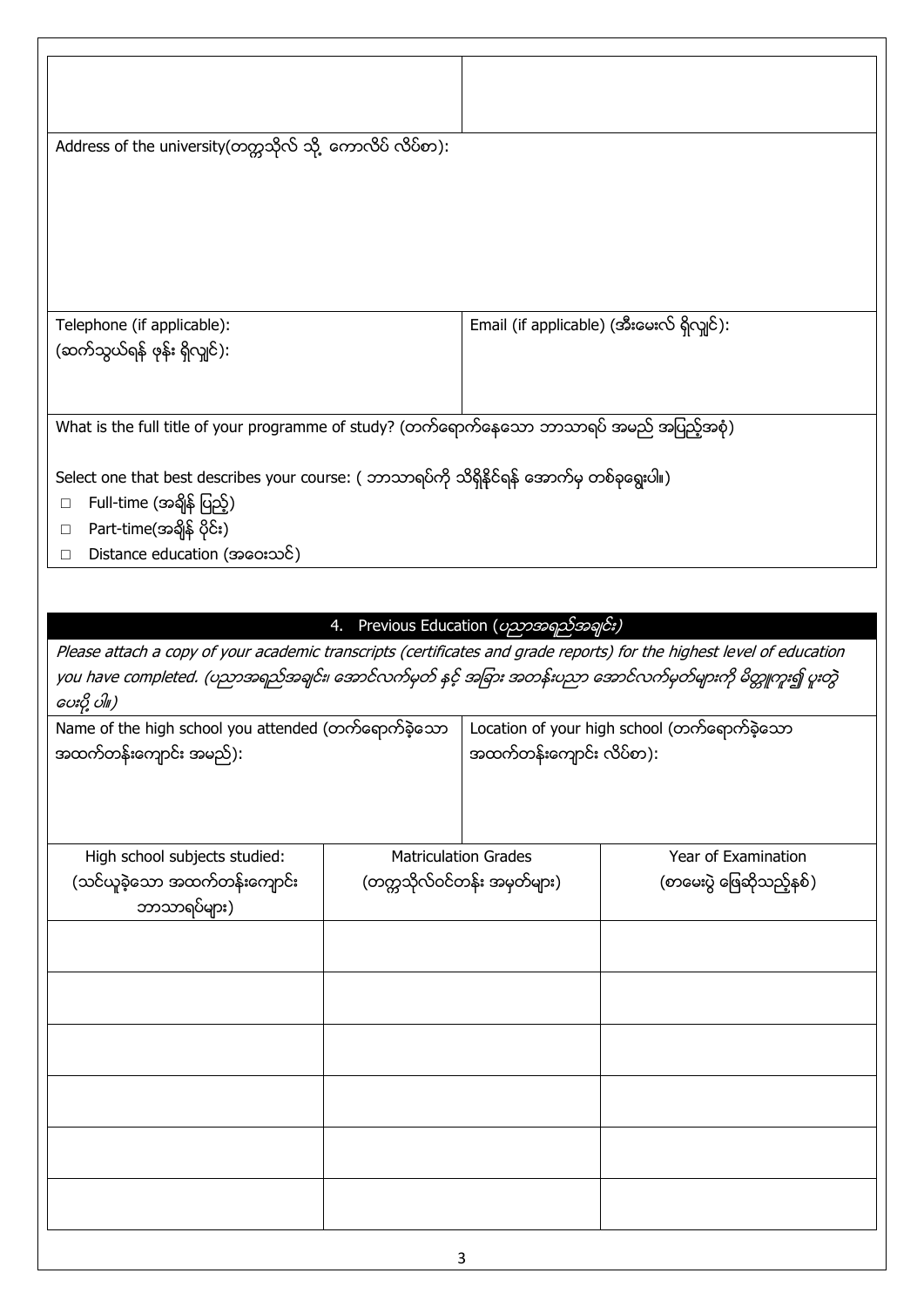5. References

Please list the names and contact information of two referees who are able to comment on your academic and professional abilities. At least one of these names must be your current or most recent academic supervisor. Please note, your family members, friends, or other students are not eligible to be your referees. *သင်၏ ပညာအရည်အချင်း နှင့် လက်ရှိအနေအထားကို* ထောက်ခံပေးသူ နှစ်ဦး အမည်ကို ဖြည့်ပါ။ ၎င်းမှ တစ်ဦးသည် သင်၏ လက်ရှိ ကောင်းမှ ကြီးကြပ်သ ဖြစ်ရမည်။ မတ်ချက်- မိသားစုဝင်၊ သငယ်ချင်း နှင် အခြား ကောင်းသား/သူများ အကျိုးမဝင်ပါ။

| စ်ကျာမီးမှ ကြိုက်သူမှ မြစ်ရတေ။ ဗိုတ်မျက် တော်းမှာပဲ၊ သူမထများ နှင့် အမြား စကျာမီးထား သူများ မီးကျုံးမောင်။ |                                 |
|------------------------------------------------------------------------------------------------------------|---------------------------------|
| First Referee (ထောက်ခံပေးသူ ၁)                                                                             | Second Referee (ထောက်ခံပေးသူ ၂) |
| Name (အမည်):                                                                                               | Name (အမည်):                    |
| Address (နေရပ် လိပ်စာ):                                                                                    | Address (နေရပ် လိပ်စာ):         |
| Telephone (ဆက်သွယ်ရန် ဖုန်း):                                                                              | Telephone (ဆက်သွယ်ရန် ဖုန်း):   |
| Fax (ဖက်စ်):                                                                                               | Fax (ဖက်စ်):                    |
| Email $($ အီးမေးလ် $)$ :                                                                                   | Email $($ အီးမေးလ် $)$ :        |

### 6. Course Fees and Financial Information (ကျောင်းလခ နင့် လက်ရှိ အသုံးစရိတ် အခြေအနေ)

Please note: Because SCA-UK provides only a partial scholarship, you must show evidence of additional funding. In this section, please show all of the financial assistance, assistance in kind (such as free accommodation or food), fee waivers, loans, grants, or discounts you expect to have for the next academic year.

မှတ်ချက်- SCA-UK သည် ပညာသင်ဆု တစ်စိတ်တစ်ပိုင်းသာ ဖြည့်စွက် ချီးမြင့်သဖြင့် တခြားထောက်ပံ့ကျေးရရှိထားပြီးလျှင် ဖော်ပြရန်။ ဤအပိုင်းတွင် နောက် ပညာသင်နှစ် အတွက် ရရှိထားသော ငွေထောက်ပံ့ကျေးများ အခမဲ့ နေစရိတ် စားစရိတ်များ အပါအဝင် အခြား အသုံးစရိတ်များ၊ ေချးငွေ နင့် အခြား အထူးခံစားခွင့်လျော့ကျေးများကို ဖြည့်စွက်ပါ။

Course Fees (ေက္ာငး့လခ):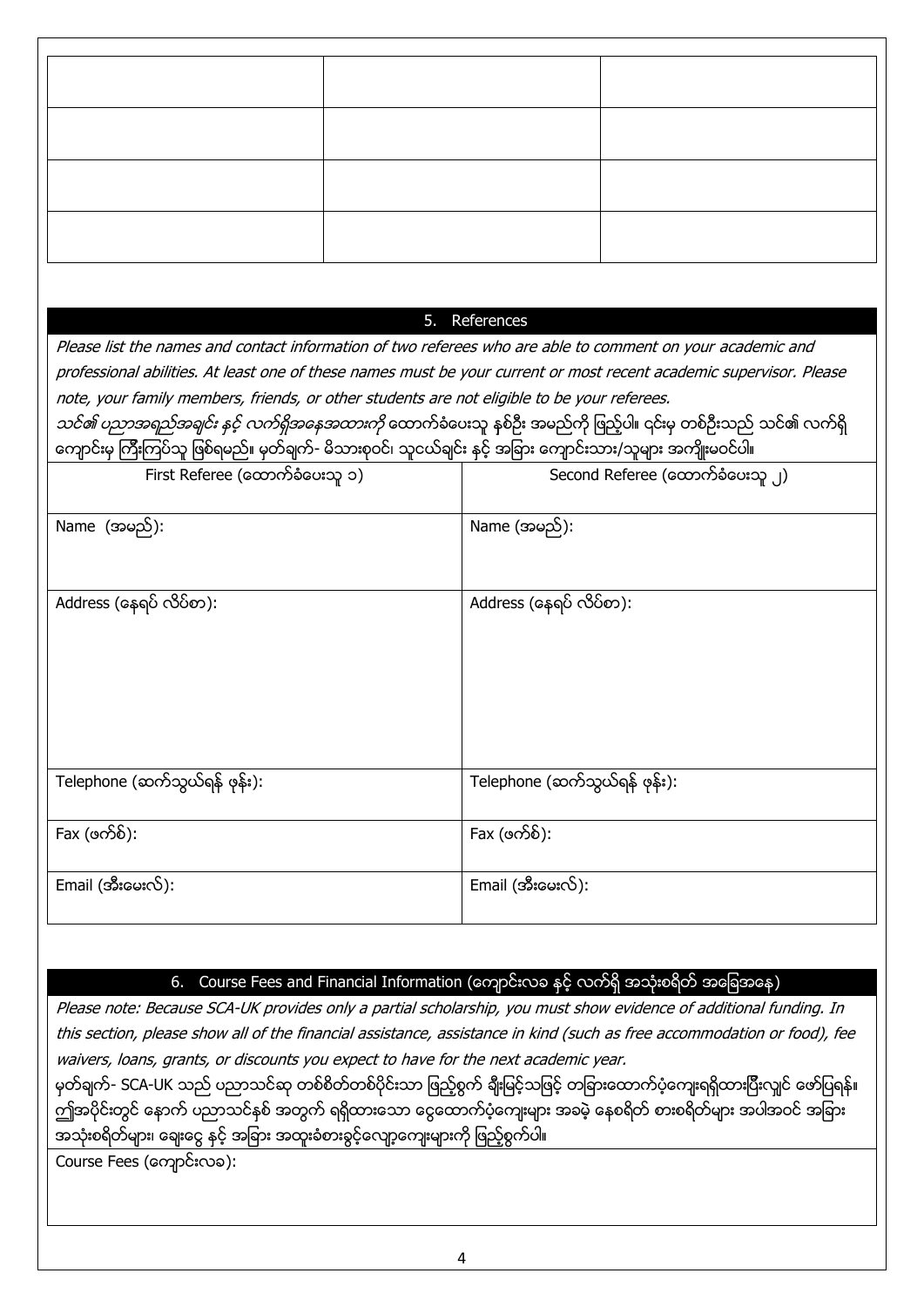Accommodation Fees (နေထိုင် စရိတ်):

Other Expenses (အခြား အသုံးစရိတ်) :

Amount of other Scholarship (အခြား ေထာက်ပံ့ကျေးငွေ):

If you do not have other scholarship, leave this blank (မရပါက မဖြည့်ပဲထားပါ)

Loans & Grants, including state benefits (ေခ့္ေငျ၊ ေထာကးပဵံေက့္၊ အစို့ရ ေထာကးပဵံေငျ အပါအွငး):

If you do not have loans or grants, leave this blank (မရပါက မဖြည့်ပဲထားပါ) Income from Part-time Work: (အချိန်ပိုင်း အလုပ် ဝင်ငွေ)

If you do not have part-time work, leave this blank (အလုပ်မလုပ် ပါက မဖြည့်ပဲထားပါ) Personal Savings (မိမိ စုငွေ):

If you do not have personal savings, leave this blank (စုငွေ မရှိပါက မဖြည့်ပဲထားပါ) Family Contribution (မိသားစု ဆွေမျိုး မှ ထောက်ပံ့ငွေ):

If you do not have family contribution, leave this blank (မရပါက မဖြည့်ပဲထားပါ)

## 7. Personal Statement

In an essay of 500 words maximum, please tell us in your own words, about your skills and achievements, hobbies and interests, work experience, extracurricular activities and your future career and plans. Please use additional sheet if required with your full name stated clearly at the top of each additional sheet used. (either in Shan, Burmese or English) (ကိုယ်ရေး မှတ်တမ်း အကျင်းကို ရှမ်း၊ မြန်မာ သို့ မဟုတ် အင်္ဂလိပ်ဘာသာ ဖြင့် ဖော်ပြပါ။ သင်၏ အောင်မြင်မှုများ၊ ဝါသနာများ၊ အလုပ် အတွေ့ အကြုံများ၊ တခြား လှုပ်ရှားမှူ့ များ နှင့် သင်၏ အနာကပ် ရည်ရွယ်ချက် ရည်မှန်းချက်များကို ကိုယ်တိုင်ရေသား ဖော်ပြပါ။ စာရွက် မလောက်လျှင် သီးသန့် စာမြက်နာဖြင့် တင်ပြနိုင်သည်။)